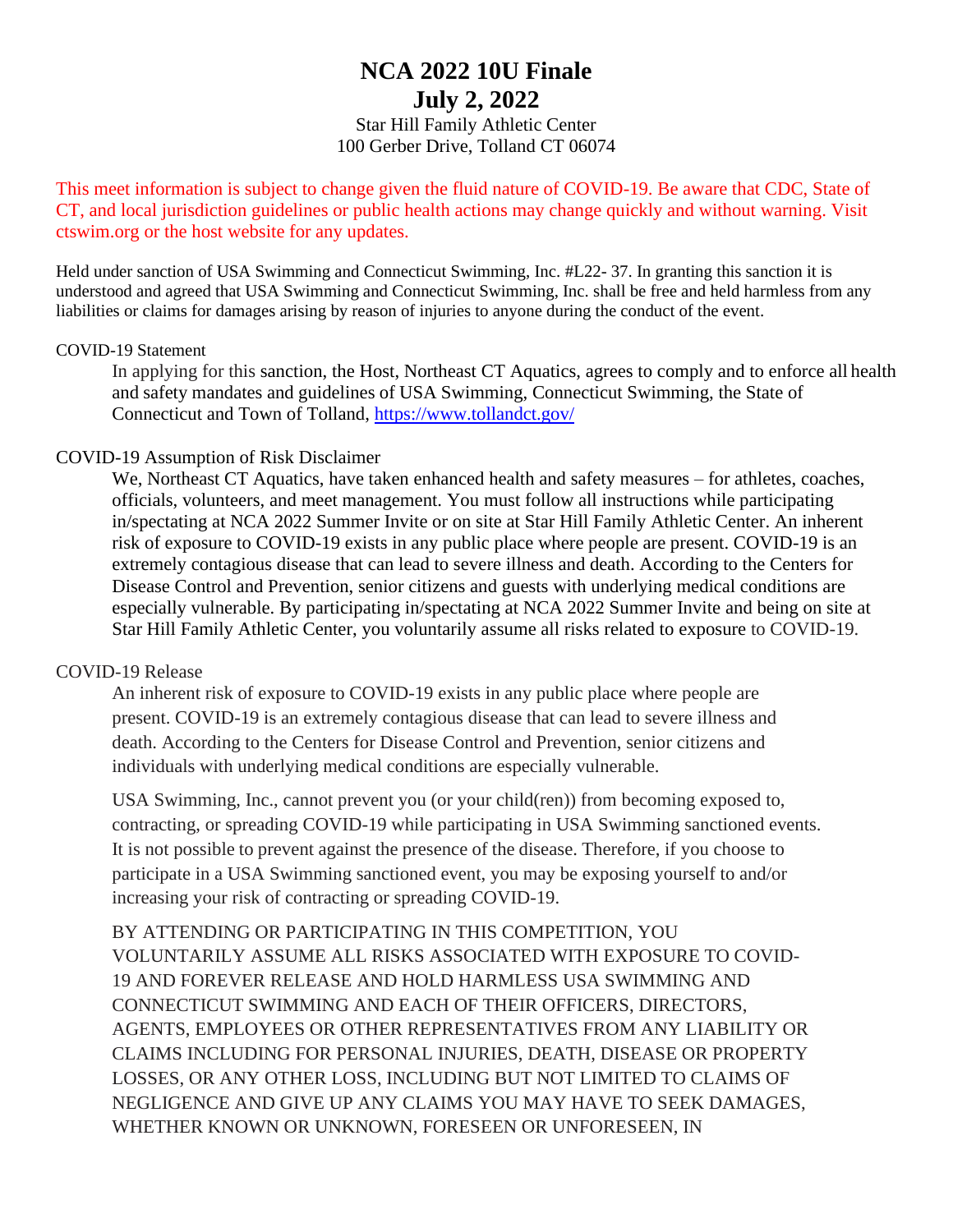### CONNECTION WITH EXPOSURE, INFECTION, AND/OR SPREAD OF COVID-19 RELATED TO PARTICIPATION IN THIS COMPETITION.

### **[EVENTS](#page-6-0)**

|                             | <b>Name</b>             | Email              | <b>Phone</b> |
|-----------------------------|-------------------------|--------------------|--------------|
| <b>Meet Director:</b>       | Rob Ensling             | rensling@gmail.com | 860-883-9385 |
| <b>Meet Referee:</b>        | Tak Takabayashi         |                    |              |
| <b>Lead Admin Official:</b> | Shanna Custer           |                    |              |
| <b>Entry Chair:</b>         | Rob Ensling             |                    |              |
| <b>Safety Chair:</b>        | <b>Tyler Castellone</b> |                    |              |

#### **MEET HOST:** NCA

**WEBSITE:** swimnca.com

### **POOL EMERGENCY NUMBER:** 860-883-9385

**SANCTIONED OR APPROVED:** Sanctioned

**MEET DURATION:** Full meet with time limits as defined by CT/USA Swimming.

**MEET FORMAT:** The meet will be swum as a Timed-Final.

**SCRATCH PROCEDURES:** Meet announcements and advance information shall specify check-in and scratch procedures for individual and relay events and penalties for violation of those procedures. USA Swimming Rulebook 102.3

### **LIST ANY COVID PROTOCOLS FOR FACILITY or WHAT TO BRING:** No masks are required

**FACILITY:** Star Hill Family Athletic Center is an 6 -lane, 25-yard pool. Water depth at start end is: 12. Water depth at turn end is: 4. The competition course has been certified in accordance with 104.2.2C(4). The copy of such certification is on file with USA Swimming;. Colorado Timing System. Spectators will be allowed to enter the pool deck to watch individual races.

Changing into or out of swimsuits other than in locker rooms or other designated areas is prohibited.

**SAFE SPORT POLICIES:** Spectators are allowed.

**DISABLED ACCESS:** Handicapped parking is available, and the facility is handicapped accessible. Contact Rob with any questions, [rensling@gmail.com.](mailto:rensling@gmail.com)

### **COURSE:** SCY.

**SESSION TIMES:** Subject to Change based on entries. NCA reserves the right make to changes with approval from Program Operations.

Saturday– Warmup 12:00p, Start 1:00p

**WARM-UPS:** CT Swimming Warm-Up Procedures will be in effect. Will be established based on entries and will communicate with teams.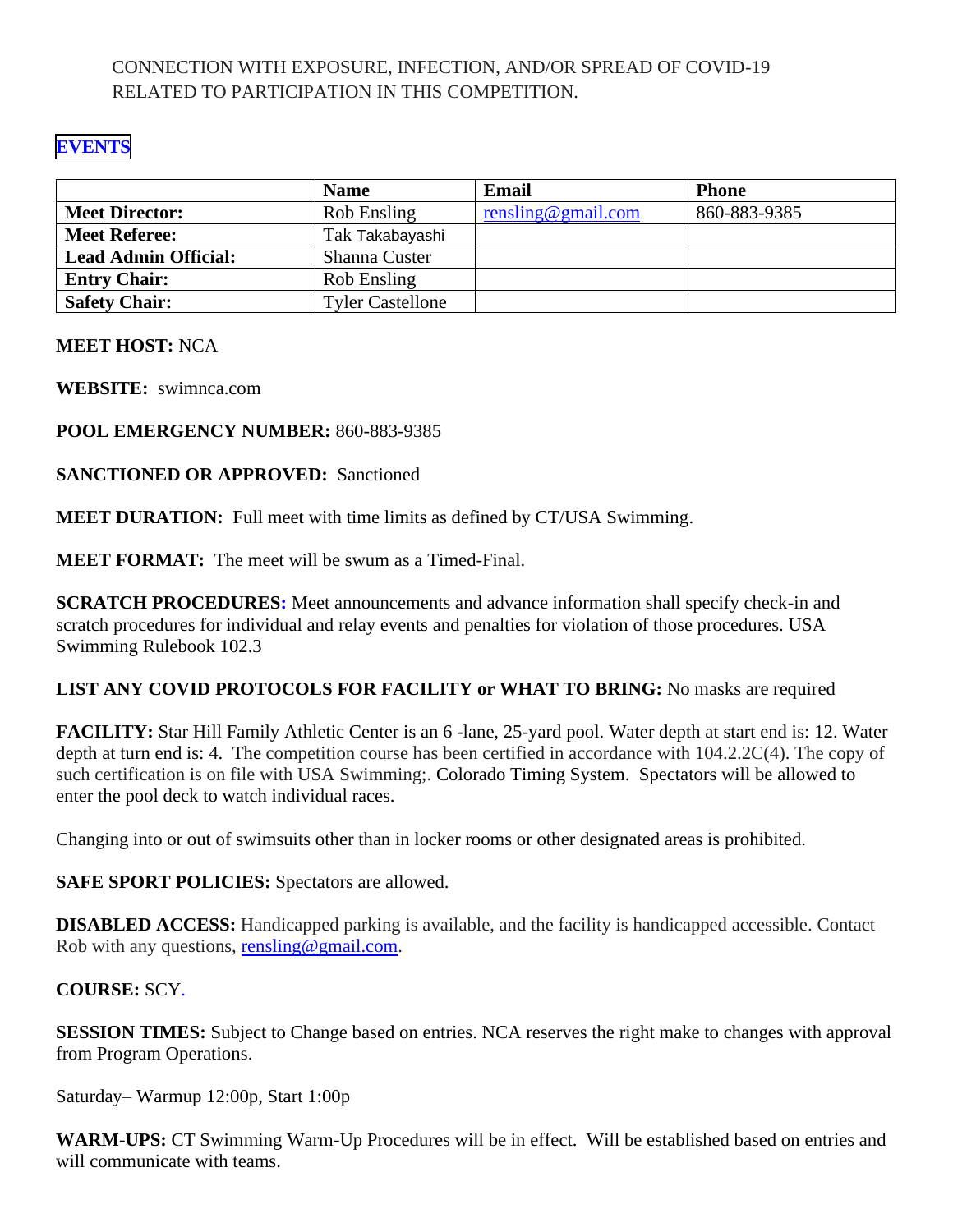**ELIGIBILITY:** All USA Swimming clubs and individuals.

All athletes must be current athlete members of USA Swimming. Age on the first day of the meet shall determine the swimmer's age and age group for the meet. Any swimmer, who is entered and is unregistered, will be scratched from the meet until [registration](https://www.ctswim.org/Membership/Athletes/) is completed. See CT Swimming athlete registration [procedures.](https://www.ctswim.org/Membership/Athletes/) Registrations will not be processed at the meet. All coaches must present a valid USA Swimming coach card to the Meet Director prior to the commencement of any sanctioned swim meet, and must have this card with them while on deck Clubs are reminded that participation of unregistered swimmers and/or coaches will result in a **\$100 fine** per instance, as described in CT Swimming meet policies:

<https://www.ctswim.org/Customer-Content/www/CMS/files/Membership/Registration-Policy-for-Athletes.pdf> and

[https://www.ctswim.org/Customer-](https://www.ctswim.org/Customer-Content/www/CMS/files/policies_admin/RegistrationPolicyforMeetHosts.pdf)[Content/www/CMS/files/policies\\_admin/RegistrationPolicyforMeetHosts.pdf](https://www.ctswim.org/Customer-Content/www/CMS/files/policies_admin/RegistrationPolicyforMeetHosts.pdf)

Any swimmer entered in the meet must be certified by a USA Swimming member-coach as being proficient in performing a racing start or must start each race from within the water **without the use of the backstroke ledge.** When unaccompanied by a member-coach, it is the responsibility of the swimmer or the swimmer's legal guardian to ensure compliance with this requirement.

**ADULT ATHLETES:** All athletes who will be 18 years of age or older on any day of the meet must complete the mandatory Athlete Protection Training prior to competition. Failure to do so will result in the swimmer being scratched from the meet.

**ADAPTED SWIMMING:** Any current athlete members of USA Swimming with a disability as defined by USA Swimming Rules and Regulations may enter this meet. If modifications to USA Swimming rules are necessary then the coach or athlete must notify the meet referee of any disability prior to competition. Adapted athletes may direct questions to the [Connecticut Swimming office.](mailto:office@ctswim.org)

**ENTRY OPENING DATE:** Entries will be accepted no earlier than **April 28 at 7pm.** 

**ENTRY LIMITATIONS:** 5 events per day, the maximum allowed by USA swimming.

**ENTRY TIMES:** Submit entry times in: SCY

**DEADLINES: Deadline is May 20, 2022.** Mail hardcopy and payment to the entry chairperson: Northeast CT Aquatics, 681 Graham Road, South Windsor CT 06074. All entries must be legible and must use full names and registration numbers from USA Swimming registration. The Time Stamp on the email with the Entry File will determine the order of acceptance.

**CONNECTICUT-ONLY DEADLINE: CT deadline is May 4, 2022.** CT clubs meeting this deadline will be entered before out of state clubs. The Time Stamp on the email with the Entry File will determine the order of acceptance.

**ELECTRONIC ENTRIES:** Electronic entries (such as from Hy-Tek Team Manager or other team management software) that are in CL2 or SD3/SDIF format may be emailed as an attachment to the entry chair at rensling@gmail.com. Please check that your team name, address, and contact information are listed correctly in this file. May 20, 2022. Mail hardcopy and payment to the entry chairperson: Northeast CT Aquatics, 681 Graham Road, South Windsor CT 06074.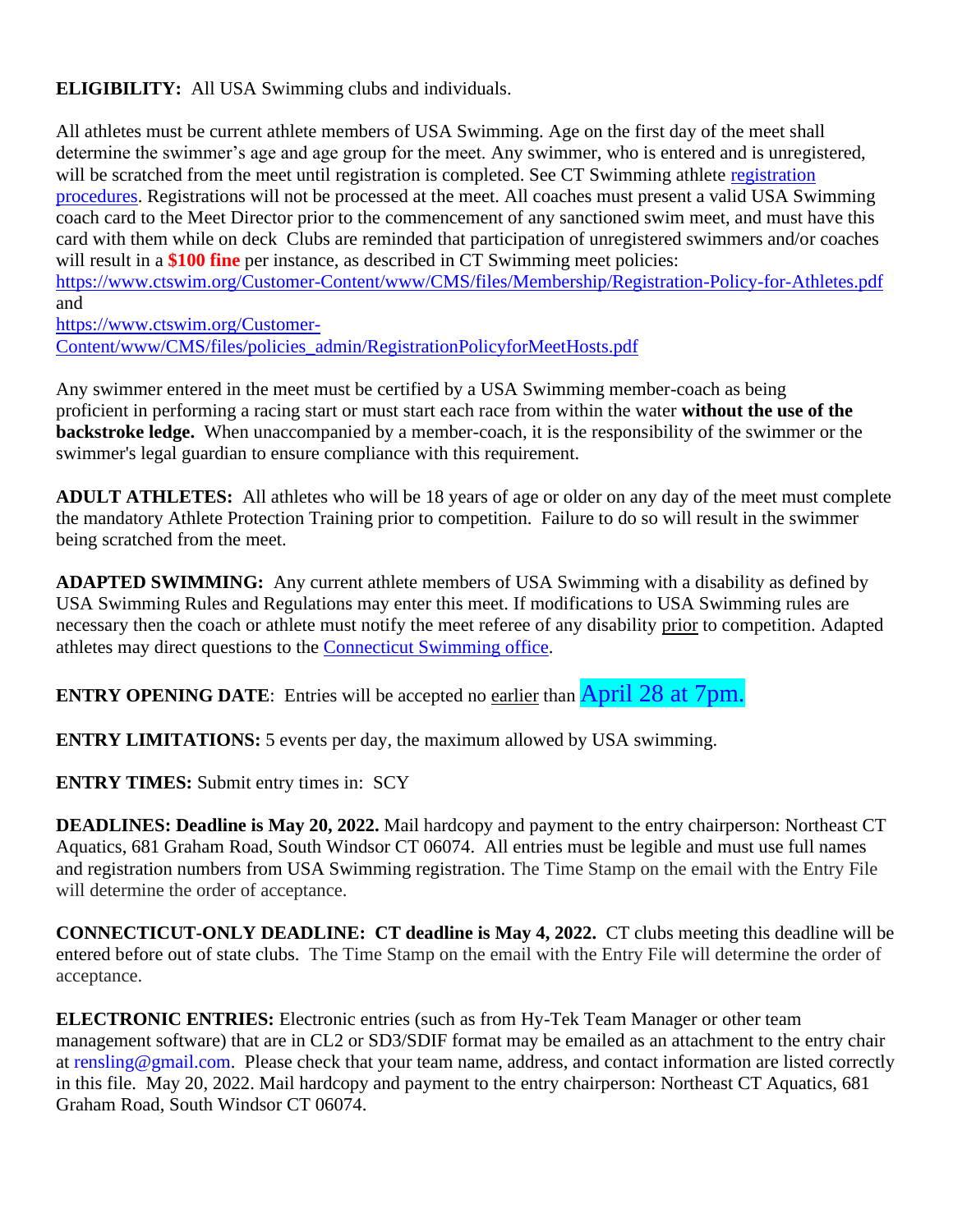**ENTRIES FROM ATHLETES WITH NO CLUB AFFILIATION**: Athletes entering this meet independent of a USA Swimming club or coach shall: 1.) be under the supervision of a USA Swimming coach for the duration of the meet. It is the swimmer's responsibility to make arrangements with a USA Swimming member coach prior to the meet. Athletes unaccompanied by a USA Swimming coach will not be permitted on deck. Please contact the Meet Director for assistance. 2) be certified by a USA Swimming member coach as being proficient in performing a racing start or must start each race from within the water. It is the responsibility of the swimmer or the swimmer's legal guardian to ensure compliance with this requirement. The name of the USA Swimming member coach supervising the athlete and racing certification should be submitted to the Meet Director with the entry.

All adult athletes, or parents of minor athletes, who enter without club affiliation will be required to attest to reading and understanding the [Minor Athlete Abuse Prevention Policy.](https://www.usaswimming.org/utility/landing-pages/minor-athlete-abuse-prevention-policy)

**ENTRY FEES:** Electronic entries: \$10.00 for individual events, \$10.00 for distance event, \$20.00 for relays. Manual entries: \$10.00 for individual events, \$10.00 for distance events, \$20.00 for relays. No refunds will be given for entries that are accepted, or for entries that are rejected due to improper entry.

**OUTREACH ENTRY FEE REIMBURSEMENT**: Participating clubs will submit payment in full to the meet host for all Outreach athlete entry fees (splash fees). These fees will be reimbursed by CSI to the participating CSI club after completion of the meet. Scratches and 'No Swims' will not be reimbursed. For more information and to submit a reimbursement visit the [Outreach Athlete](https://www.ctswim.org/Membership/Athlete-Outreach/) page on ctswim.org.

**PAYMENT INSTRUCTIONS**: Please make checks payable to Northeast CT Aquatics.

Mail to: Northeast CT Aquatics 681 Graham Road South Windsor CT 06074 Payment must be received by 05/20/2022.

### **CUT PROTOCOL:**

If the session is oversubscribed the following protocol will be instituted IN THE ORDER PRESENTED to reduce the timeline to the required length or participation number:

- 1. Relays may be limited.
- 2. The maximum number of events allowed per day may be reduced by one (1).

3. Visiting teams may be cut based on the date/time of the receipt of the final paid entry. If teams are cut, the host reserves the right to offer the available partial entry to the cut teams in the order that entries were received in order to fill the meet.

The host reserves the right to seek approval from Program Operations for additional changes, which may reasonably maximize participation opportunities.

Notification of any cuts or requests for changes must be made to Program Operations as soon as possible by the host. Attending teams will be notified no later than the Monday before the meet.

**NOTE:** If the host is required to institute the published cut protocol above. All accepted entries at the time that the cut protocol is instituted may be considered final by the host for the purposes of financial responsibility. (i.e. Teams submitting "placeholder" entries will be required to pay for the entries if the cut protocol is required).

**RESERVE THE RIGHT TO MAKE CHANGES:** In accordance with CSI Policies, the meet referee reserves the right to make any adjustments to the provisions of the meet announcement deemed necessary to ensure the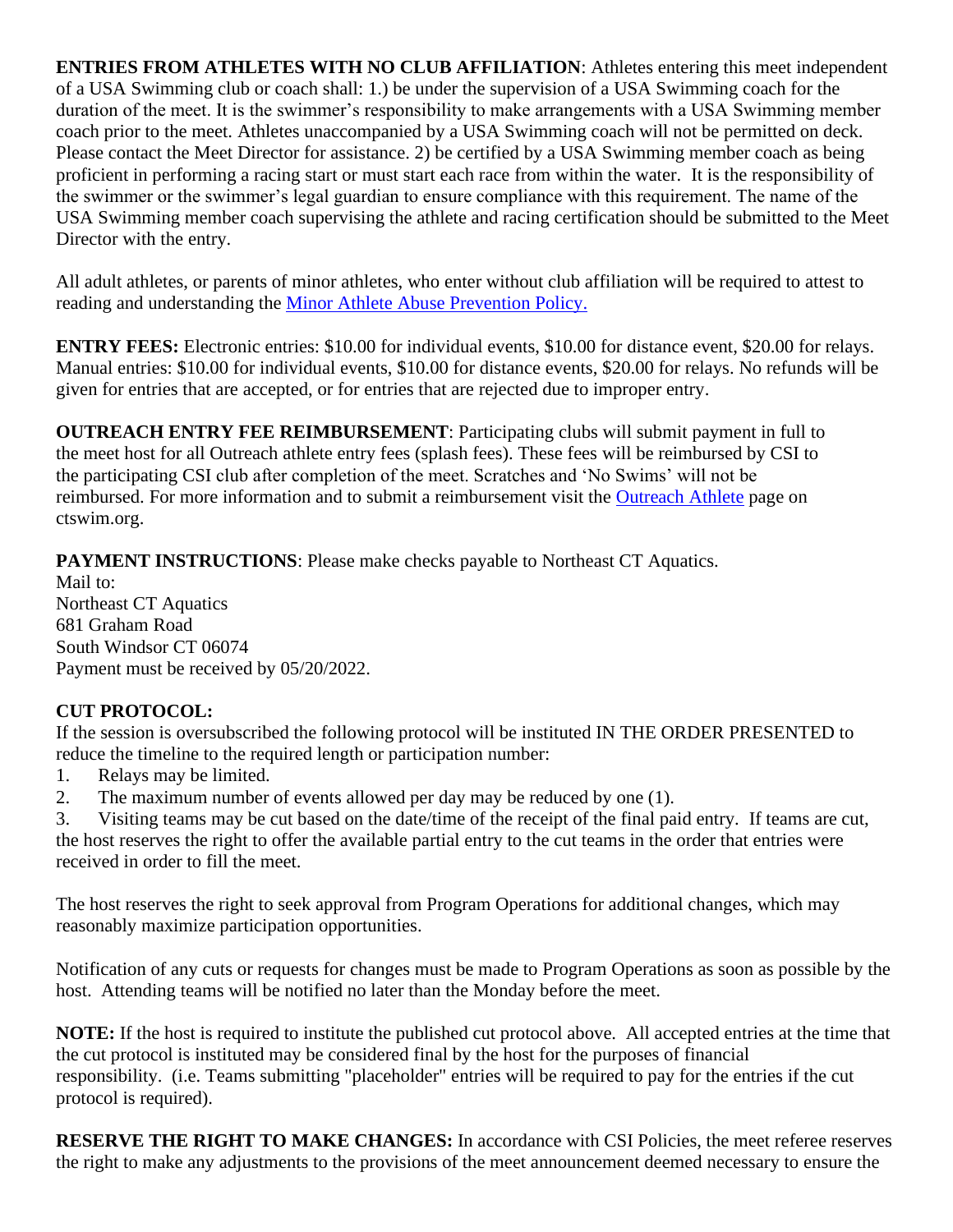fair and efficient running of the meet. The Meet Referee will seek Program Operations approval for all changes requiring approval. Clubs will be notified of changes no later than Monday before the meet.

### **RELAYS:** Yes

## **SAFETY:**

- 1. Diving will be prohibited during warm-ups except in specifically announced one-way sprint lanes. There will be no diving in the warm-up and warm-down areas at any time
- 2. No shaving is permitted at the competition site.
- 3. No glass containers are permitted within the facility.
- 4. Swimmers must be under the supervision of a coach. If a swimmer arrives at the meet without a coach, the swimmer should notify the referee before he/she warms up. The referee will assign the swimmer to a registered coach for warm-ups.
- 5. Use of audio or visual recording devices, including a cell phone, is not permitted in changing areas, rest rooms or locker rooms.

**SWIMWEAR:** Per CT Swimming policy, swimmers 12 years old and younger are not permitted to wear "Tech Suits" at any CT sanctioned or approved meets. "Tech Suits" are defined as a suit that has Bonded Seams, Kinetic Tape, or Meshed Seams. Age is determined on the first date of the meet.

# **PHOTOGRAPHY AND VIDEO RECORDING:**

Meet Management has the full authority to restrict any and all photography, audio and visual recording using cameras, video cameras, tablets, cell phones or other electronic devices at a meet.

Photography or video recording from the deck is prohibited by all individuals, other than participating Coaches, unless prior authorization from the Meet Referee or meet referee has been granted.

Under no circumstances is photography or video recording permitted by anyone in the area adjacent to or behind the starting blocks, including spectator stands at deck level, while they are in use for race starting purposes during competition and warm-ups. Flash photography is prohibited during the start of any heat, including whenever any swimmer is stepping up or standing on a block for the purpose of the start of a heat.

Photography or video recording and the use of audio, including a cell phone, is not permitted in changing areas, rest rooms or locker rooms. Additional "No Camera Zones" may be designated by Meet Management or the meet referee.

If individuals are properly credentialed, not obstructing movement on the deck and abiding by these rules, the following individuals may be allowed by Meet Management and the meet referee with prior authorization if they possess the following:

- Professional photographers with current, official media credentials that are promoting the sport of swimming
- Official team and professional meet photographers that are USA Swimming members, background checked, have signed off on MAAPP and completed Athlete Protection Training
- A participating athlete directly assisting a Coach, for instructional purposes, during an event using the Coach's electronic device

Any individual failing to abide by these rules may be ejected from the facility and be subject to a Code of Conduct violation at the discretion of Meet Management.

**DRONES**: Operation of a drone, or any other flying apparatus, is prohibited over the venue (pools, athlete/coach areas, spectator areas and open ceiling locker rooms) any time athletes, coaches, officials and/or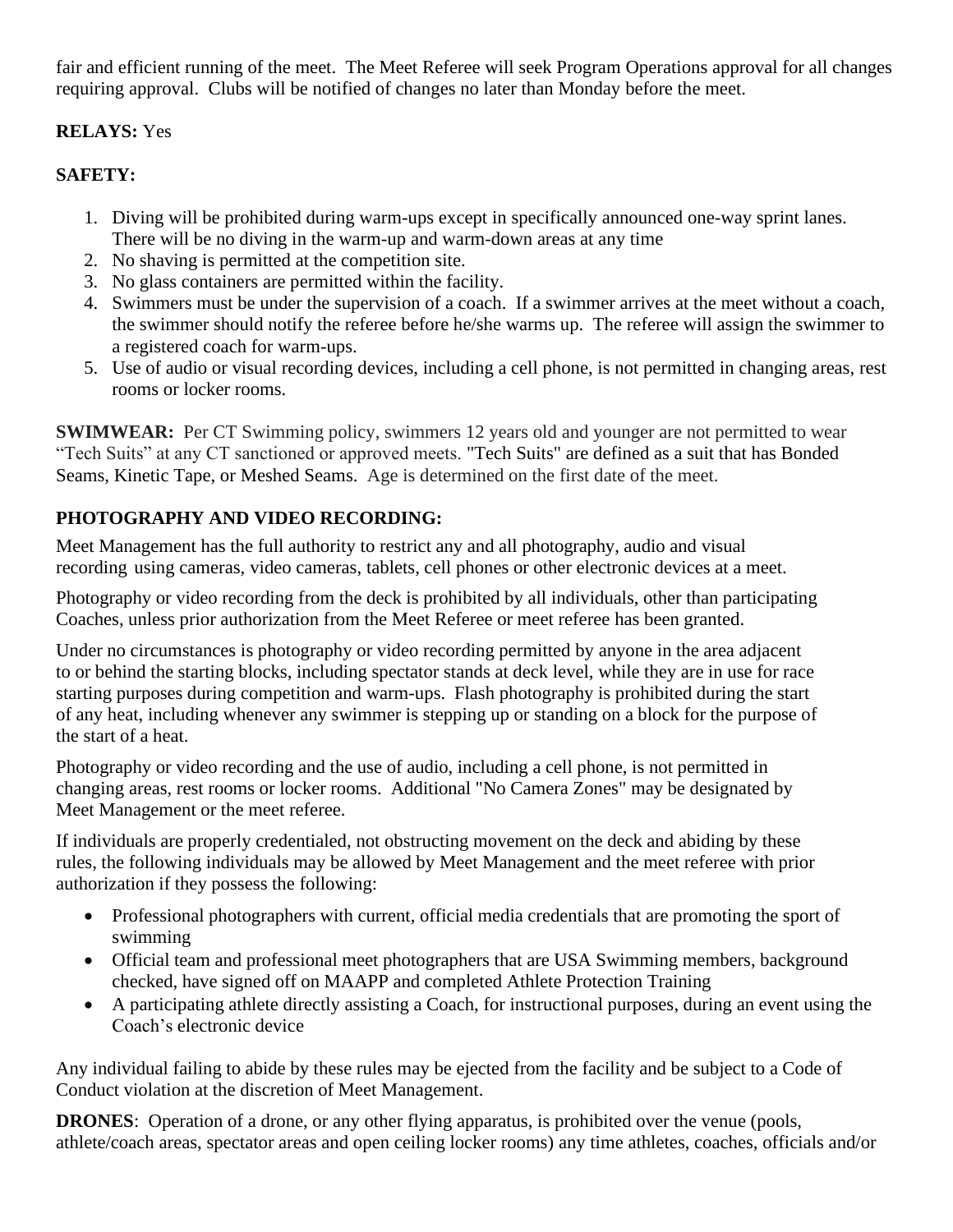spectators are present. Exceptions may be granted with prior written approval by USA Swimming Vice President of Program Operations.

**RULES:** Current USA Swimming rules will govern all competition.

### **TIME TRIALS:** No

**TIMERS, OFFICIALS OR WORK ASSIGNMENTS:** Team will be assigned timing assignments. Participating clubs will be notified of work assignments by the Monday before the meet.

All volunteers will be required to attest to reading and understanding the Minor Athlete Abuse Prevention [Policy.](https://www.usaswimming.org/utility/landing-pages/minor-athlete-abuse-prevention-policy)

**DECK ACCESS:** Only athletes, coaches, officials, and official meet staff actively participating in the meet are permitted on the pool deck. Spectators will be allowed to view individual races of their athletes on deck then leave

**SCORING:** The meet will not be scored.

#### **AWARDS:** Yes

**CONCESSIONS:** Yes

### **HOSPITALITY FOR COACHES AND OFFICIALS:** Yes.

**PARKING:** Parking on site

**DIRECTIONS:** 100 Gerber Drive, Tolland CT 06084.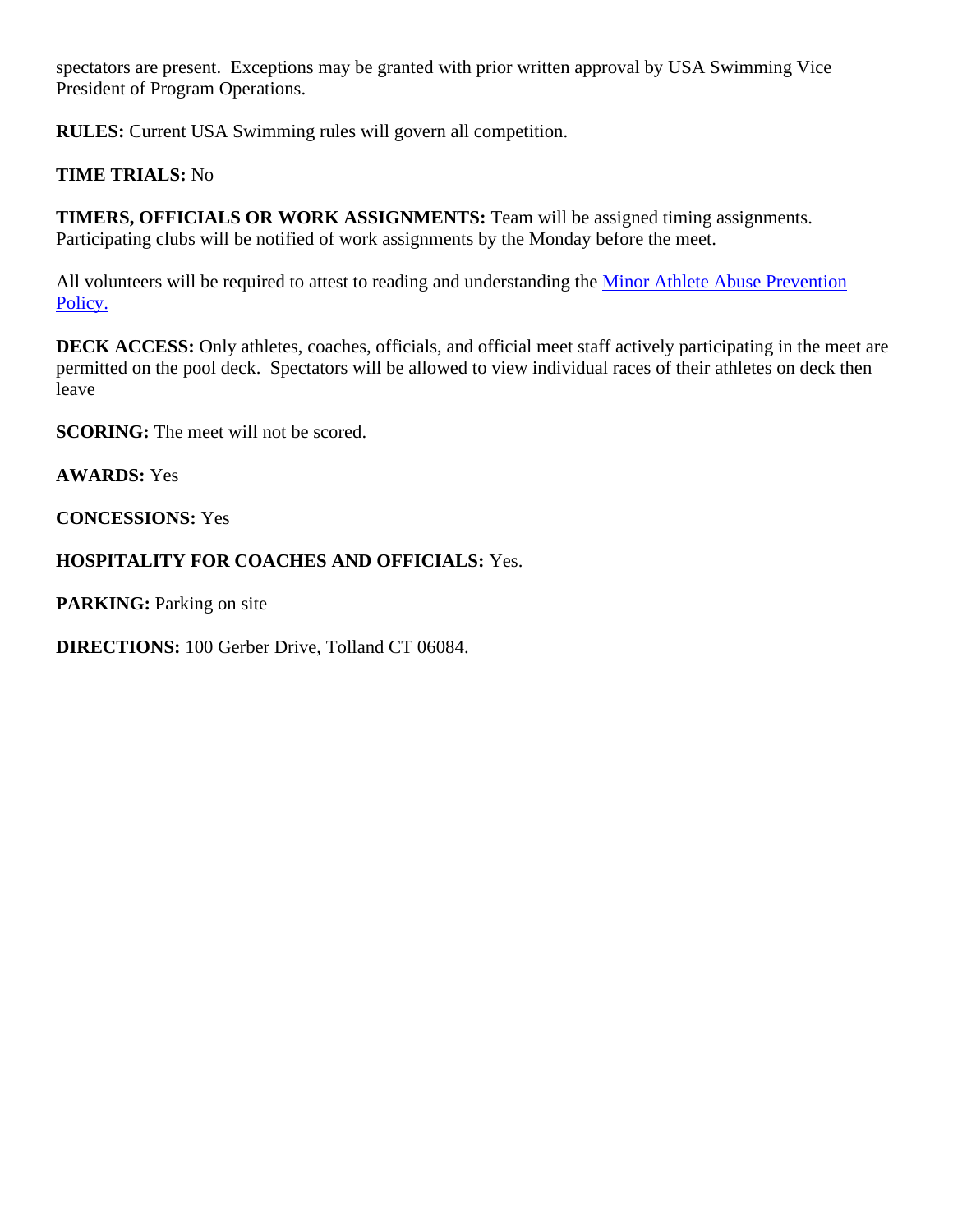### **NCA CT 10U Summer Finale - 7/2/2022 Session Report**

### Session: 1 NCA 10U Summer Finale

Day of Meet: 1 Starts at 01:00 PM Heat Interval: 15 Seconds / Back +15 Seconds

<span id="page-6-0"></span>

| Round  |    | Event                                  | <b>Entries</b>   | <b>Heats</b>     | Starts at |  |
|--------|----|----------------------------------------|------------------|------------------|-----------|--|
| Finals |    | 1 Girls 9-10 100 Freestyle Relay       | 0                | $\boldsymbol{0}$ | 01:00 PM  |  |
| Finals |    | 2 Boys 9-10 100 Freestyle Relay        | 0                | 0                | 01:00 PM  |  |
| Finals |    | 3 Girls 8 & Under 100 Freestyle Relay  | 0                | 0                | 01:00 PM  |  |
| Finals | 4  | Boys 8 & Under 100 Freestyle Relay     | 0                | 0                | 01:00 PM  |  |
| Finals | 5. | Girls 9-10 50 Freestyle                | 0                | 0                | 01:00 PM  |  |
| Finals |    | 6 Boys 9-10 50 Freestyle               | 0                | 0                | 01:00 PM  |  |
| Finals |    | 7 Girls 8 & Under 25 Freestyle         | 0                | 0                | 01:00 PM  |  |
| Finals | 8  | Boys 8 & Under 25 Freestyle            | 0                | $\bf{0}$         | 01:00 PM  |  |
| Finals | 9  | Girls 7 & Under 25 Freestyle           | 0                | 0                | 01:00 PM  |  |
| Finals | 10 | Boys 7 & Under 25 Freestyle            | 0                | 0                | 01:00 PM  |  |
| Finals |    | 11 Girls 6 & Under 25 Freestyle        | 0                | 0                | 01:00 PM  |  |
| Finals |    | 12 Boys 6 & Under 25 Freestyle         | 0                | 0                | 01:00 PM  |  |
| Finals |    | 13 Girls 9-10 50 Backstroke            | 0                | 0                | 01:00 PM  |  |
| Finals |    | 14 Boys 9-10 50 Backstroke             | 0                | 0                | 01:00 PM  |  |
| Finals |    | 15 Girls 8 & Under 25 Backstroke       | 0                | $\bf{0}$         | 01:00 PM  |  |
| Finals |    | 16 Boys 8 & Under 25 Backstroke        | 0                | $\bf{0}$         | 01:00 PM  |  |
| Finals |    | 17 Girls 7 & Under 25 Backstroke       | 0                | 0                | 01:00 PM  |  |
| Finals | 18 | Boys 7 & Under 25 Backstroke           | 0                | 0                | 01:00 PM  |  |
| Finals |    | 19 Girls 6 & Under 25 Backstroke       | 0                | 0                | 01:00 PM  |  |
| Finals |    | 20 Boys 6 & Under 25 Backstroke        | 0                | 0                | 01:00 PM  |  |
| Finals |    | 21 Girls 9-10 50 Breaststroke          | 0                | 0                | 01:00 PM  |  |
| Finals |    | 22 Boys 9-10 50 Breaststroke           | 0                | 0                | 01:00 PM  |  |
| Finals |    | 23 Girls 8 & Under 25 Breaststroke     | 0                | $\bf{0}$         | 01:00 PM  |  |
| Finals |    | 24 Boys 8 & Under 25 Breaststroke      | 0                | 0                | 01:00 PM  |  |
| Finals |    | 25 Girls 7 & Under 25 Breaststroke     | 0                | 0                | 01:00 PM  |  |
| Finals |    | 26 Boys 7 & Under 25 Breaststroke      | 0                | 0                | 01:00 PM  |  |
| Finals |    | 27 Girls 6 & Under 25 Breaststroke     | 0                | 0                | 01:00 PM  |  |
| Finals | 28 | Boys 6 & Under 25 Breaststroke         | 0                | 0                | 01:00 PM  |  |
| Finals |    | 29 Girls 9-10 50 Freestyle             | 0                | 0                | 01:00 PM  |  |
| Finals |    | 30 Boys 9-10 50 Freestyle              | 0                | $\bf{0}$         | 01:00 PM  |  |
| Finals |    | 31 Girls 8 & Under 25 Freestyle        | 0                | 0                | 01:00 PM  |  |
| Finals |    | 32 Boys 8 & Under 25 Freestyle         | $\boldsymbol{0}$ | 0                | 01:00 PM  |  |
| Finals |    | 33 Girls 7 & Under 25 Freestyle        | 0                | $\bf{0}$         | 01:00 PM  |  |
| Finals |    | 34 Boys 7 & Under 25 Freestyle         | 0                | $\bf{0}$         | 01:00 PM  |  |
| Finals |    | 35 Girls 6 & Under 25 Freestyle        | 0                | $\bf{0}$         | 01:00 PM  |  |
| Finals |    | 36 Boys 6 & Under 25 Freestyle         | 0                | $\bf{0}$         | 01:00 PM  |  |
| Finals |    | 37 Girls 9-10 100 IM                   | 0                | $\bf{0}$         | 01:00 PM  |  |
| Finals | 38 | Boys 9-10 100 IM                       | 0                | 0                | 01:00 PM  |  |
| Finals |    | 39 Girls 8 & Under 100 IM              | 0                | $\bf{0}$         | 01:00 PM  |  |
| Finals | 40 | Boys 8 & Under 100 IM                  | 0                | 0                | 01:00 PM  |  |
| Finals |    | 41 Girls 9-10 100 Freestyle Relay      | 0                | $\bf{0}$         | 01:00 PM  |  |
| Finals |    | 42 Boys 9-10 100 Freestyle Relay       | 0                | 0                | 01:00 PM  |  |
| Finals |    | 43 Girls 8 & Under 100 Freestyle Relay | 0                | $\bf{0}$         | 01:00 PM  |  |
| Finals |    | 44 Boys 8 & Under 100 Freestyle Relay  | 0                | 0                | 01:00 PM  |  |